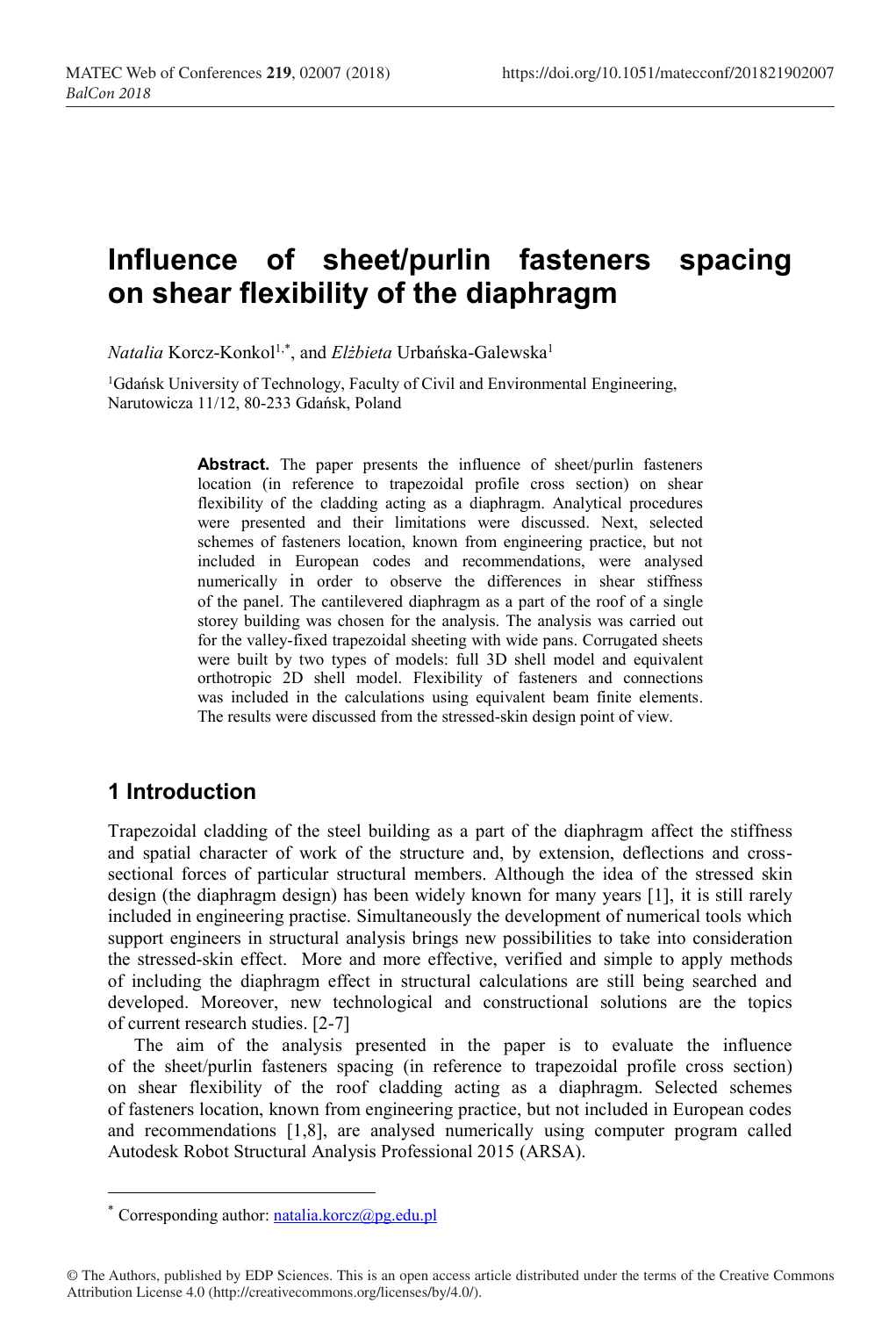### **2 Model of the structure – general description**

A cantilevered diaphragm built of cold-formed members was taken into consideration, as in  $[6]$ . Main axial dimensions were  $6.0 \times 6.0$  m, purlin spacing - 1,5 m (Fig. 1). The analysed structure included two top chords of the trusses (hat cross section profile with dimensions 114 x 121 x 6 mm), five Z-purlins (dimensions 250 x 60 x 2 mm) and trapezoidal cladding of the height  $h = 45$  mm and two thickness variants  $t$  (0,6 mm or 0,7 mm). Trapezoidal sheeting with wide pans, fixed to the purlins in wider part of profile was analysed. The valley-fixed cladding was considered as it is recommended in the stressed-skin design. Geometry of the trapezoidal sheeting is presented in Fig. 2.



**Fig. 1.** Static scheme of the diaphragm used in the analyses [mm].



**Fig. 2.** Trapezoidal sheeting geometry [mm].

Fasteners are important components of the diaphragm. Sheet/purlin fasteners and purlin/rafter connections were taken into account in the analysis. Seam fasteners were neglected. The case of two sides fastening of the sheeting (instead of four sides fastening) was analysed, as the one of a frequent practical occurrence.

Shear load (force with the value of 1 kN) was axial-pointed to the top chord of the truss, as shown in Fig. 1. The supports ensured the cantilevered work of the panel. Moreover, in the points where diagonals join the top chord in the truss girder, vertical displacements were fixed (it was detected that spring supports were not necessary in this particular case).

# **3 Analytical procedures**

The stressed skin design procedures accompanied by practical instructions were provided as recommendations by European Convention for Constructional Steelwork in 1995 [1]. The current version of Eurocode 3 also refers to [1] and discusses diaphragm effect very briefly [8].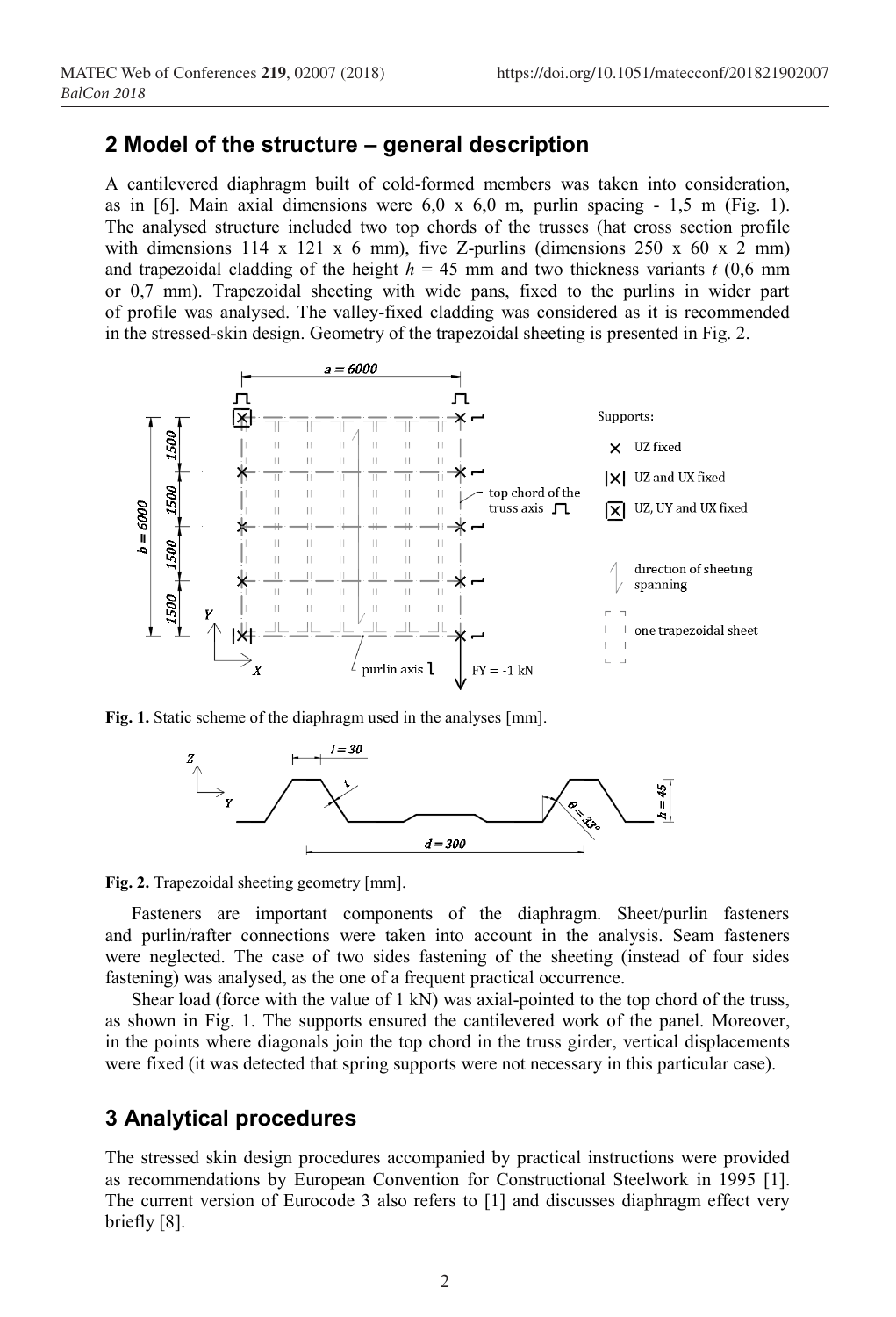An analytical procedure of calculating shear flexibility *c* of the diaphragm presented in [1] is a component method: flexibility  $c$  is the sum of components due to sheet deformation, fasteners and connections deformation and flange forces in the edge members (Table 1). The procedures distinguish two schemes of sheet/purlin fasteners spacing, depending on the location of fasteners in cross-section of trapezoidal sheeting: fastening in every trough (1F) and fastening in alternate troughs (2F), as shown in Fig. 5e-f. The values of particular components of shear flexibility of the diaphragm, calculated for two variants of the thickness  $t$  (0,6 mm and 0,7 mm) and for two cases of fastening (1F) and (2F) are presented in Table 1.

| <b>Components of shear flexibility</b><br>$-$ due to: |                                    | Values of shear flexibility [mm/kN] |        |              |        |  |
|-------------------------------------------------------|------------------------------------|-------------------------------------|--------|--------------|--------|--|
|                                                       |                                    | $t = 0.6$ mm                        |        | $t = 0.7$ mm |        |  |
|                                                       |                                    | 1F                                  | 2F     | 1 F          | 2F     |  |
| C1.1                                                  | profile distortion                 | 0,1491                              | 0.7516 | 0,1014       | 0,5112 |  |
| C1.2                                                  | shear strain in the sheet          |                                     | 0,0268 |              | 0,0230 |  |
| C <sub>2.1</sub>                                      | slip in the sheet/purlin fasteners | 0,0350                              | 0,0700 | 0,0350       | 0,0700 |  |
| $C_{2,2}$                                             | slip in the seam fasteners         | 0,0000                              | 0,0000 | 0,0000       | 0,0000 |  |
| C <sub>2.3</sub>                                      | purlin/rafter connections          | 1,1800                              | 1,1800 | 1,1800       | 1,1800 |  |
| $c' = c_{11} + c_{12} + c_{21} + c_{22} + c_{23}$     |                                    | 1,391                               | 2,028  | 1,339        | 1,784  |  |
| $C_3$                                                 | axial strain in purlins            | 0.023                               |        |              |        |  |
|                                                       | $c = c' + c_3$                     | 1,414                               | 2,052  | 1,363        | 1,808  |  |

| Table 1. Components of shear flexibility of the diaphragm calculated analytically according to [1]. |  |  |  |
|-----------------------------------------------------------------------------------------------------|--|--|--|
|                                                                                                     |  |  |  |

The results of shear flexibility of the analysed diaphragm (Table 1) showed that the difference between fastening in every corrugation (1F) and in alternate corrugations  $(2F)$  results most from  $c_{1,1}$  component (formula 1), so the component due to profile distortion. This component depends, among other things, on sheeting constant *K*:  $K_1$  in the case (1F) and  $K_2$  in the case (2F). Moreover, constant *K* depends on geometry of the sheeting profile – on the dimension ratios  $\ell/d$ ,  $\hbar/d$  and on web angle  $\theta$  (Fig. 2).

What is more, the choice between fastening scheme (1F/2F) acts upon the flexibility components due to fasteners and connection deflection. Firstly, fastening every alternate troughs (2F) doubles – in comparison to (1F) fastening -  $c_{2,1}$  component (formula 2), so the component due to sheet/purlin fasteners. In addition, the choice between (1F/2F) fastening influences – to much lesser degree – the value of  $c_{2,2}$  component (formula 3), so the one due to seam fasteners (omitted in these analyses) and the value of *c*2,3 component (formula 4) due to purlin/rafter connection (in the analysed example this influence is not revealed).

$$
c_{1,1} = \frac{a \cdot d^{2,5} \cdot \alpha_1 \cdot \alpha_4 \cdot K}{E \cdot t^{2,5} \cdot b^2} \tag{1}
$$

$$
c_{2,1} = \frac{2 \cdot a \cdot s_p \cdot p}{b^2} \tag{2}
$$

$$
c_{2,2} = \frac{2 \cdot s_s \cdot s_p \cdot (n_{sh} - 1)}{2 \cdot n_s \cdot s_p + \beta_1 \cdot n_p \cdot s_s}
$$
\n
$$
(3)
$$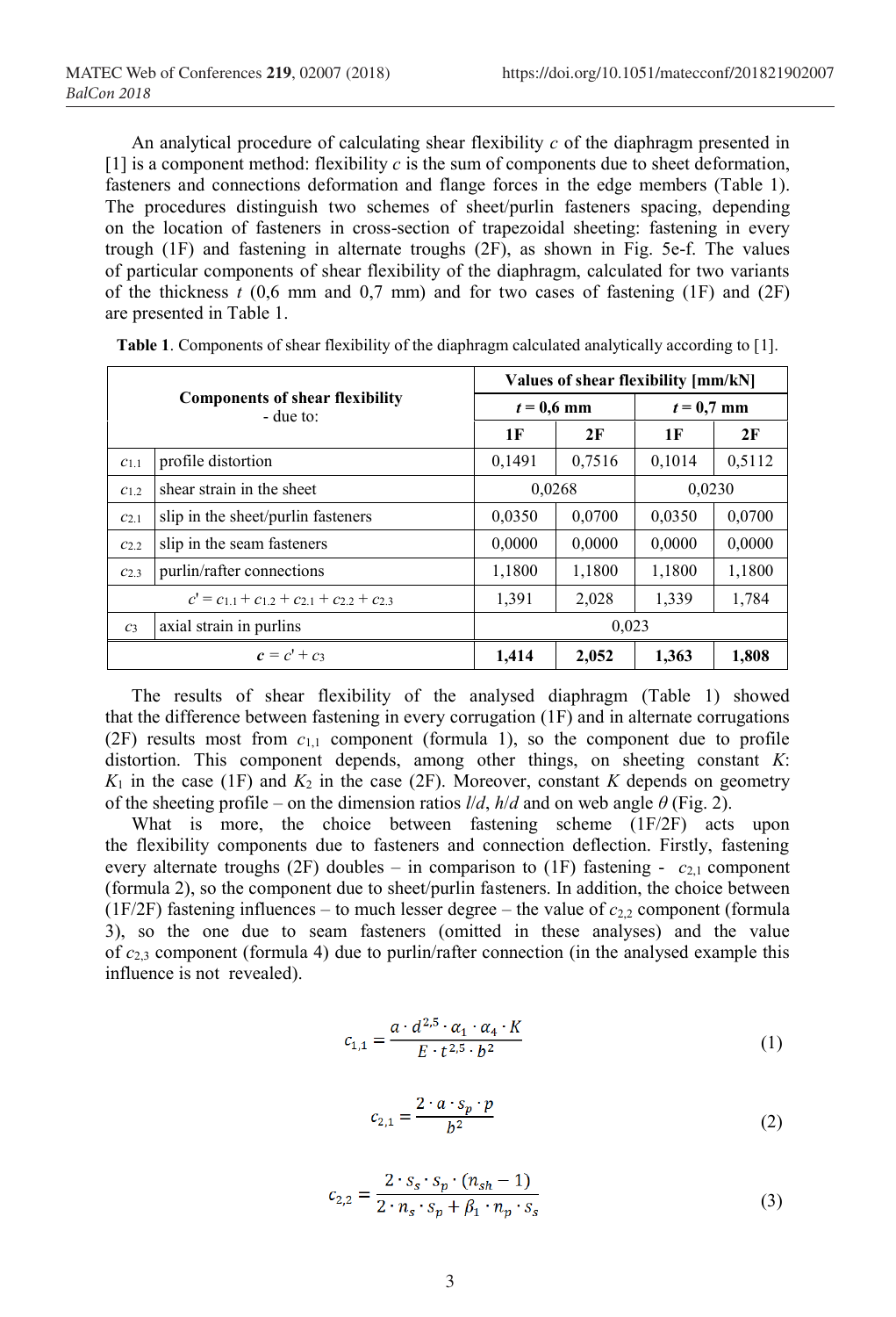$$
c_{2,3} = \frac{2}{n_p} \cdot (s_{pr} + \frac{s_p}{\beta_2})
$$
 (4)

where:

| a, b |  | diaphragm dimensions (Fig. 1), |  |  |
|------|--|--------------------------------|--|--|
|------|--|--------------------------------|--|--|

- *d, t* trapezoidal sheeting geometry (Fig. 2),
- *K* sheeting constant (explanation in the text),
- *p* pitch of sheet/purlin fasteners (*d* in case 1F and 2*d* in case 2F),<br>  $E$  Modulus of elasticity
- Modulus of elasticity,
- $a_1 a_3$  factors to allow for the effect of intermediate purlins,
- *α*<sup>4</sup> factors to allow for the number of sheets and fastener position (e.g. 1F/2F),
- $\beta_1, \beta_2$  factors to allow for the number of sheet/purlin fasteners per sheet width;
- *n*sh number of sheets per the dimension *a*,
- $n<sub>s</sub>$  number of seam fasteners per side lap (excluding those which pass through both sheets and the supporting purlin),
- *n*<sup>p</sup> number of purlins,
- $s_p$  slip per sheet/purlin fastener per unit load  $\text{[mm/kN]}$ ,
- *s*<sup>s</sup> slip per seam fastener per unit load [mm/kN],
- *s*pr deflection of top of purlin at purlin/rafter connection per unit load [mm/kN].

Note: parameters to allow for the number and location of purlin/rafter fasteners are underlined.

Fastening in the centre line of valley corrugation is assumed in both cases of sheet/purlin fastening  $(1F/2F)$  according to [1]. In the case of trapezoidal sheeting with wide pans, fasteners are usually located close to webs of sheeting due to low plate stiffness of the valley corrugations (Fig. 5.1a-d). As a result the rotational spring stiffness of the purlin C<sub>D</sub> and resistance for bending of the purlin stabilised by the cladding increase [9]. In the article the effect of lateral stabilisation of the purlin by sheeting was not considered. Instead, the influence of purlin/rafter fasteners location (close to the web of the sheeting) on shear flexibility of the panel was analysed, which can be important in the stressed-skin design.

## **4 Numerical model**

Axonometric view of the numerical model of the analysed diaphragm is presented in Fig. 4. Top chords of the truss girders and purlins were applied as 3D beam finite elements with real cross sections, corrugated sheets - as shell elements (section 4.1). Fasteners and connections were substituted by equivalent beam finite elements (section 4.2).



**Fig. 4.** Diaphragm used in the analyses – axonometric view in ARSA: a) part of fully 3D-modelled trapezoidal sheeting, b) whole structure with orthotropic 2D shell model of trapezoidal sheeting.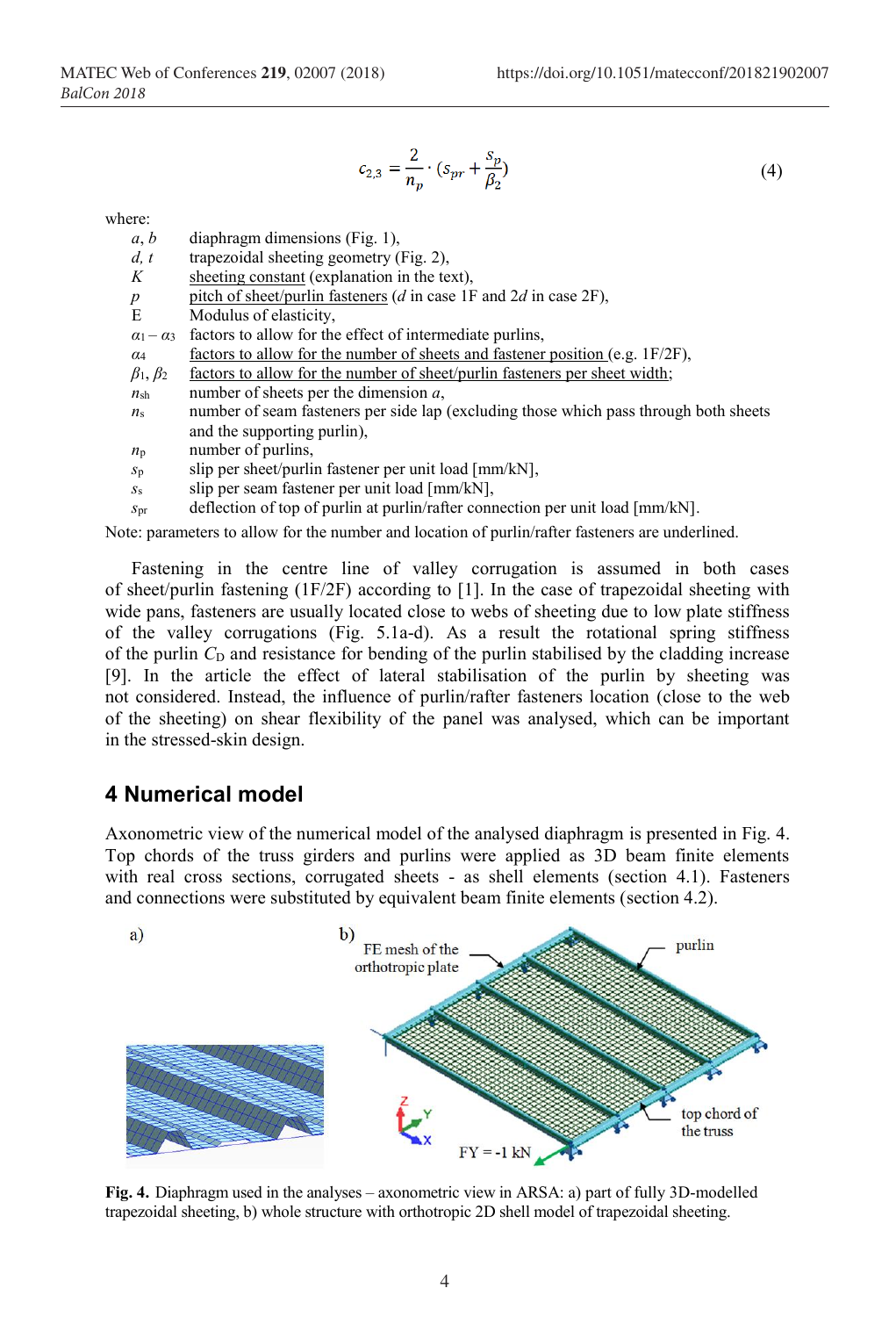#### **4.1 Models of trapezoidal sheeting**

Corrugated sheeting was applied in the numerical model using shell elements. Two types of trapezoidal sheeting models were built:

- fully 3D-modelled trapezoidal sheeting "3D" (Fig. 4a),
- equivalent orthotropic 2D shell model "Orto".

Substitution trapezoidal sheeting by the equivalent orthotropic shell model is schematically presented in Fig. 5. The idea of this process is to find the equivalent stiffness matrix of the orthotropic 2D shell which reflects different stiffness of steel trapezoidal sheeting in perpendicular directions.



**Fig. 5.** The idea of substitution the fully 3D-modelled trapezoidal sheeting by the orthotropic 2D shell model [7], based on [10].

The computational programs for numerical 3D structural analysis, e.g. ARSA and RFEM, implement the tools (predefined orthotropic shells/plates) allowing the user to select the trapezoidal plate geometry instead of define stiffness matrix values of equivalent orthotropic shell. The matrix values are calculated by the program and the user is not obliged to calculate them himself. This tool was used in "Ortho" models of the shear panel. However it is worth noting that the analytical procedures for the stiffness matrix of equivalent orthotropic plate for trapezoidal sheeting, both implemented in numerical programs and known from the literature, diverge considerably. This issue is widely discussed in [6, 7].

In comparison to fully 3D-modelled trapezoidal sheeting "3D", applying equivalent orthotropic 2D shell model decreases computing power requirement, time of the calculations and the size of the results file, which is particularly important in case of complex numerical models. Moreover, it reduces the work consumption of the modelling. Obviously this approach is only an approximation. One of the assumptions is the symmetrical crosssection of the cladding (while in practise asymmetrical cross-sections of sheeting are more common). The local stiffness changes are not recognised. It was suspected that equivalent orthotropic 2D shell model "Ortho" is too simplified to observe the influence of the sheet/purlin fasteners spacing (in reference to trapezoidal profile cross section) on shear flexibility of the diaphragm. That is why the analysis was carried out for two types of cladding models: "Ortho" and "3D".

#### **4.2 Connections and fasteners in numerical model**

Fasteners and connections flexibilities are the components of shear flexibility of the diaphragm (Table 1). In order to take into consideration these flexibilities with simultaneously slight complication of numerical model of the panel and increase of the file size, the approach introduced by [2] was adopted. In this approach theoretical slip *s* of fasteners and connections and their placement is modelled using equivalent cantilever finite beam elements. Calculations of the cross sections of equivalent finite element were performed in [6,7].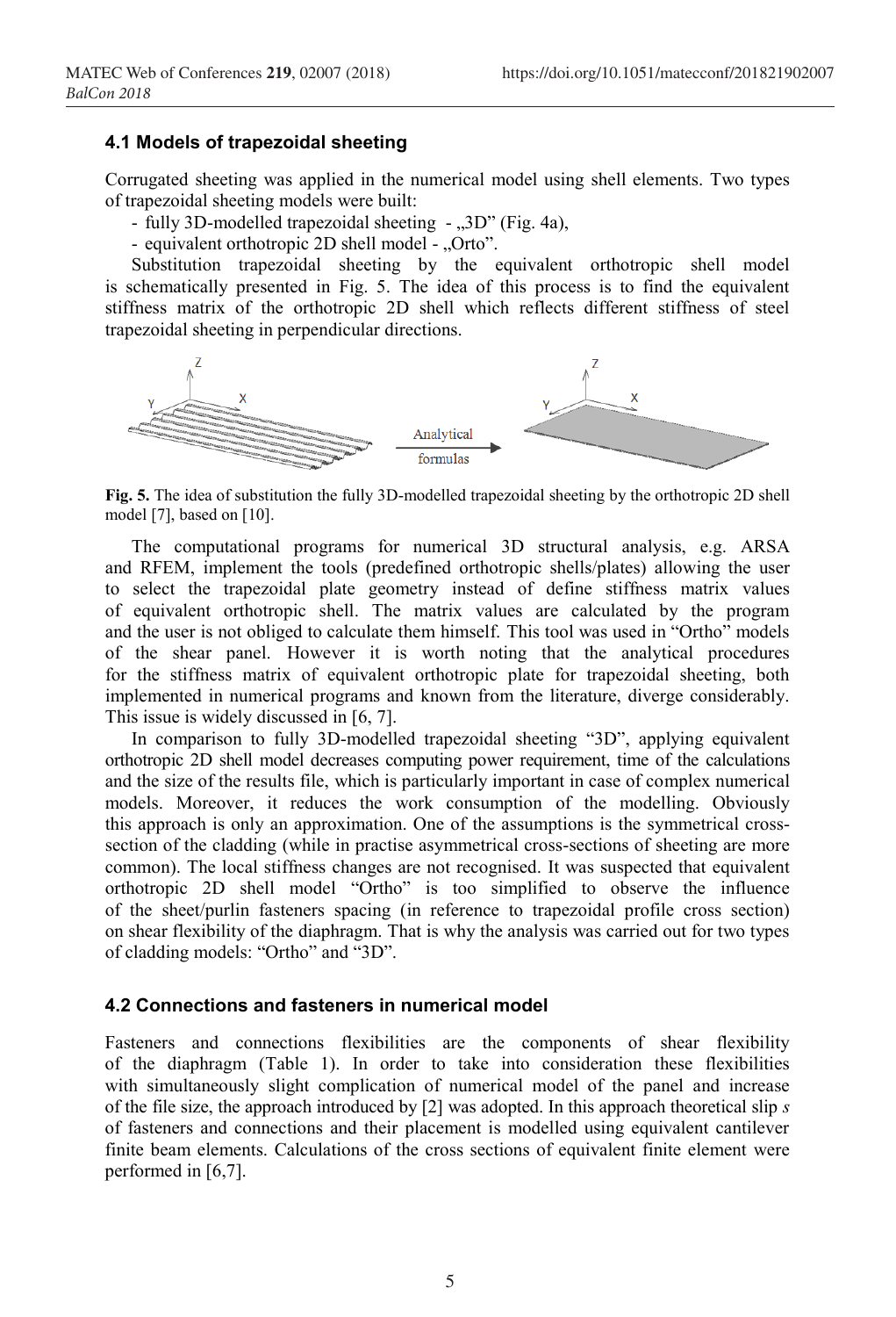## **5 Scheme of the analyses**

Trapezoidal sheeting (in two variants of the thickness *t*: 0,6 mm and 0,7 mm) was built using two types of models: full 3D model and equivalent orthotropic model (respectively: "3D" and "Ortho" in Table 2), what is explained in section 4.1 in detail. In the case of both models, 6 schemes of sheet/purlin fasteners spacing were analysed and presented in Fig. 5. Schemes a) – d) are the examples of fastener location not included in [1], schemes e) – f) are the examples related to the procedures based on [1] (explained in section 3). While computing shear flexibility of the panel according to [1], local stiffeners of the sheet are not taken into account. That is why stiffeners were neglected also in the numerical models (1F) and (2F).



**Fig. 5.** Schemes of sheet/purlin fasteners spacing: a) scheme 1F/2, b) scheme 1F/1, c) scheme 2F/2, d) scheme 2F/1, e) scheme 1F, f) scheme 2F.

# **6 Results and conclusions**

Values of shear flexibility of the diaphragm obtained for two types of trapezoidal sheeting model: 3D model ("3D") and orthotropic shell model ("Ortho") are presented in Table 2. The differences between "3D" and "Ortho" values (column " $\Delta$ ") and percentage values of these differences related to the "3D" values (column "%") were calculated. The results are also shown in Fig. 6.

|                                    | Shear flexibility of the diaphragm [mm/kN] |              |       |               |       |             |          |               |
|------------------------------------|--------------------------------------------|--------------|-------|---------------|-------|-------------|----------|---------------|
| <b>Fasteners</b><br><b>Spacing</b> | $t = 0.6$ mm                               |              |       | $t = 0.7$ mm  |       |             |          |               |
|                                    | 3D                                         | Ortho        | Δ     | $\frac{0}{0}$ | 3D    | Ortho       | Δ        | $\frac{6}{9}$ |
| 1F/2                               | 1,321                                      | 1,207        | 0,114 | 8,6           | 1,217 | 1.197       | 0,020    | 1,6           |
| 1F/1                               | 1,454                                      | $1,454^{a})$ | 0,000 | 0,0           | 1,374 | 1,392a)     | $-0.018$ | $-1,3$        |
| 2F/2                               | 2,047                                      | 1,477        | 0,570 | 27,8          | 1,765 | 1,396       | 0.369    | 20,9          |
| 2F/1                               | 2,432                                      | $2,225^{b}$  | 0,207 | 8,5           | 2,023 | $1,920^{b}$ | 0.103    | 5,1           |
| 1F                                 | 1,470                                      | $1.454^{a}$  | 0,016 | 1,1           | 1,396 | 1,392a)     | 0,004    | 0,3           |
| 2F                                 | 2,230                                      | $2,225^{b}$  | 0,005 | 0,2           | 1,941 | $1,920^{b}$ | 0.021    | 1,1           |

**Table 2.** Shear flexibility of the diaphragm.

<sup>a)</sup> the spacing  $(1F/1)$  and  $(1F)$  are identical in case of "Ortho" models

b) the spacing  $(2F/1)$  and  $(2F)$  are identical in case of "Ortho" models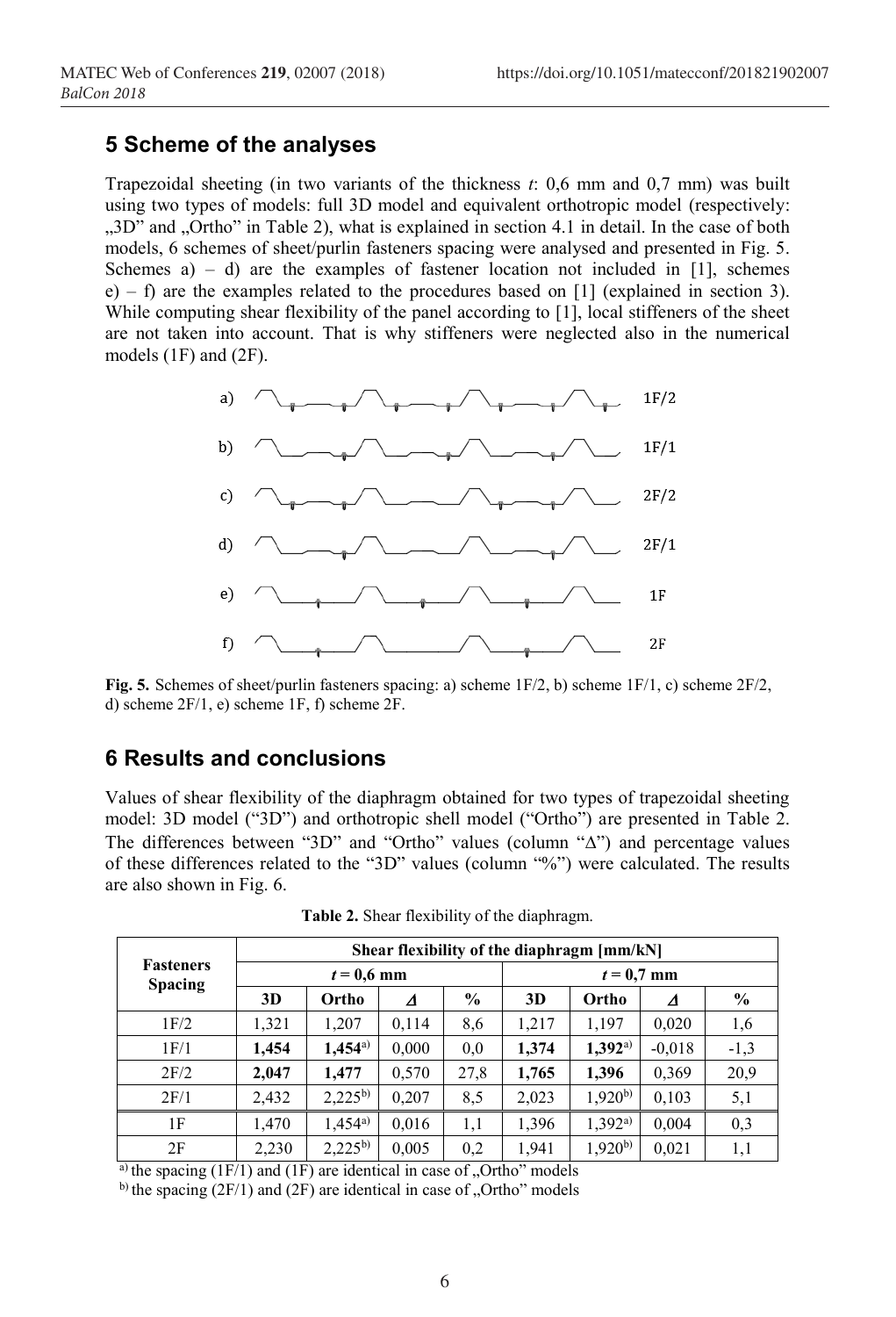The values of shear flexibility of the panel in the case of schemes (1F) and (2F) (Table 2) refer to analytical values calculated according to [1] (Table 1). In the case of every corrugation fastening (1F), the differences between analytical and numerical values of the flexibility (related to analytical values) did not exceed 4% and in the case of fastening in alternate corrugation (2F) – did not exceed 9%. A proper agreement between analytical and numerical results was the starting point to analyse the schemes of fastener spacing, not included in [1].



Sheet/purlin fasteners spacing



Small differences between values of the flexibility achieved for schemes (1F/2) and (1F/1) signalize that - in case of analysed structure - increasing the number of purlin/rafter fasteners (from one per corrugation to two per corrugation) from the stressed skin design point of view is not cost-effective.

The analysis showed that in the case of the analysed structure, the diaphragm in scheme  $(2F/2)$  is more flexible than in scheme  $(1F/1)$ , while the number of sheet/purlin fasteners per the length of the purlin is the same  $(0.3D^{\prime\prime})$  model: 41% increase of flexibility value was noted for the sheet thickness  $t = 0.6$  mm and 28% increase for  $t = 0.7$  mm). The scheme of sheet/purlin fasteners, beneficial for the rotational spring stiffness  $C_D$  of the purlin stabilised by the cladding is disadvantageous from the stressed-skin design point of view. The increase of flexibility values were observed only for  $,3D'$  models. For "Ortho" models the influence weren't revealed (Fig. 6). Discrepancy between values obtained for both models is interpreted as the confirmation that "Ortho" model includes number of fasteners